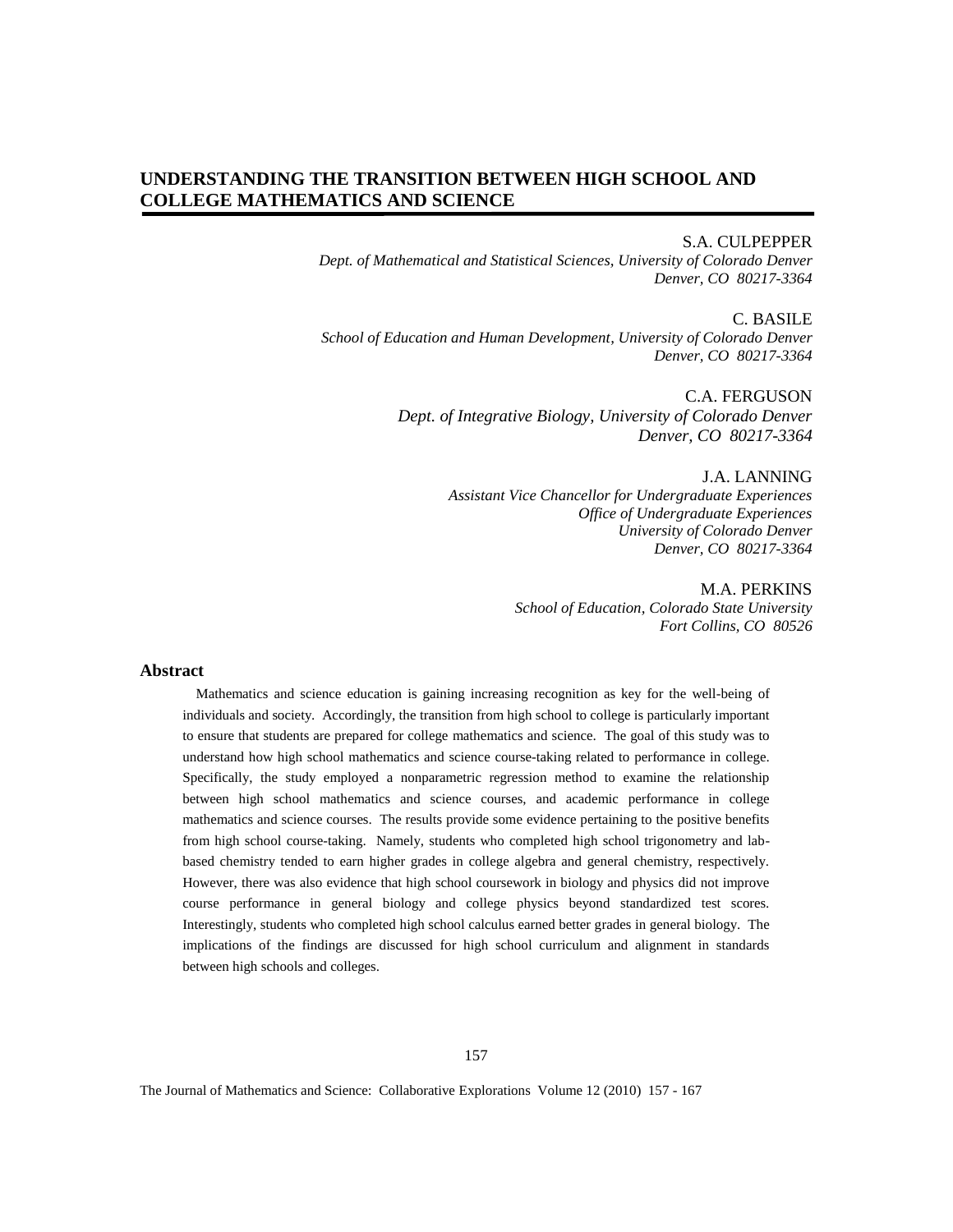#### **Introduction**

No matter where in the educational continuum transitions take place (i.e., elementary to middle school or high school to college), systems are needed to ensure that students are prepared and that academic and non-academic factors are considered. In particular, the transition from secondary to post-secondary education is one that is receiving greater attention as data suggests that close to 50% of all college freshman students either fail or are put on academic probation due to poor performance [1]. Further, a large portion of student failure and academic probation is due to failure in mathematics and science courses. Kuh states that "many high school seniors are not prepared academically for college-level work and have not developed the habits of the mind and heart that will stand them in good stead to successfully grapple with more challenging intellectual tasks" [2]. Often, college and university faculty do not consider high school standards to be congruent with college expectations [1, 3]. Hoyt and Sorensen argued that "lax and/or inconsistent standards may create student attitudes, behaviors, and expectations for performance that lead to failure in the college environment" [3].

The literature cites many factors that may affect first-year students' performance in mathematics and science, including academic preparation, congruence between high schools and institutions of higher education, alignment of secondary education standards and expectations in higher education, and several non-academic factors (i.e., pre-enrollment preparation, social relationships, financial issues, parent background and support) [4]. What is clear from existing data is that the transition between high school and college is not conducive to fostering student success for many graduating seniors. As Conley states, "The two systems—K-12 and postsecondary—evolved in relative isolation. Although each is clearly engaged in education, each has traditionally seen its purposes and goals as distinctly different from the other's" [5]. Studies show that sufficient academic preparation is essential for success in college. For example, students who complete higher-level mathematics and science courses are more likely to attend college, succeed in college-level mathematics and science courses, and graduate [6-8]. In a review of research in science education, Tai, Sadler, and Loehr specifically point to pedagogical approaches, critical concepts taught, the type of laboratory experience, the degree of lesson structure, instructional technology use, AP science instruction, and mathematical background as factors that predict success in science to varying degrees [9].

Research also suggests a lack of congruence between high schools and post-secondary institutions [1-3, 10]. Brown and Conley found that most state assessments do not align with college and university expectations and the *ACT National Curriculum Survey: 2005-2006* found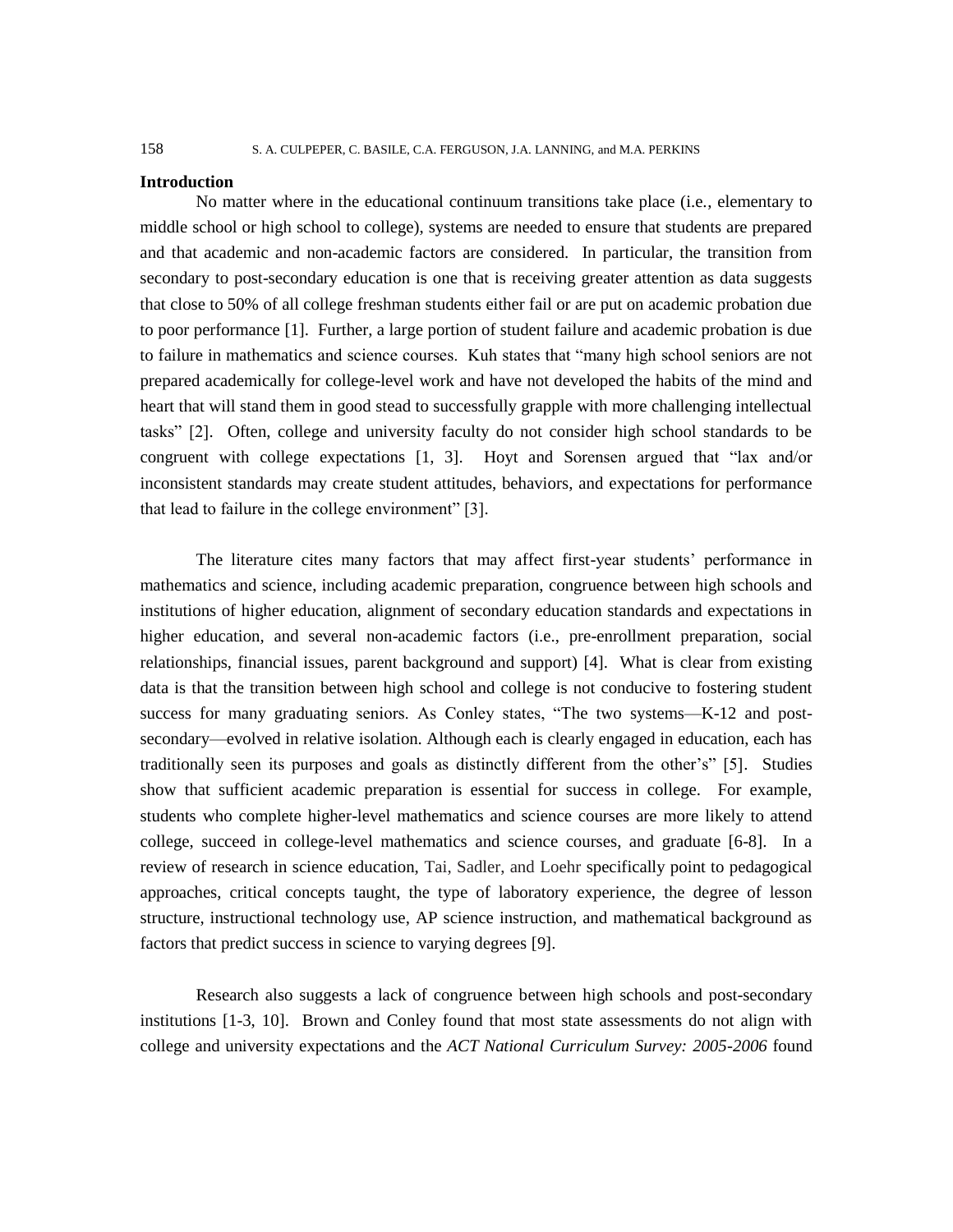that few teachers agreed with college educators on what is important to teach. College professors valued thinking skills over content knowledge while high school teachers valued the exact opposite. The ACT survey suggests that this is due to content knowledge making up most state standards. There is also a body of literature related to mathematical knowledge itself and its impact on science courses. Kuh found that students who do not take upper-level mathematics courses are less likely to complete a baccalaureate degree. Hoyt and Sorensen found that students who receive less than a C- in high school Algebra I, Algebra II, and/or Geometry are more likely to take college remedial math.

Recently, researchers and policymakers are examining the alignment between state assessments and standards, and courses in colleges and universities. In fact, according to the ACT National Curriculum Review, "Inadequate high school coursework may account for at least part of the remediation problem. Too few students may be taking enough high school math (up through Algebra II at a minimum)" [1]. Standards are also problematic as they do not match college and university needs [1]. The *ACT National Curriculum Survey* found the following in its research:

High school teachers are being held accountable to teach students the content and skills listed in state standards. Given those expectations, it is not surprising that our survey found that high school teachers tend to rate more content and skills with higher importance and at greater frequency than do their post-secondary counterparts [1].

Finally, there are also the non-academic factors. Studies have examined behavior and relationship issues. Ferry, Fouad, and Smith found a correlation between family involvement and classes taken in high school [11]. The more parents were involved, the higher level the classes that were taken by their high school-aged children. Nonis and Hudson looked at study habits and found that the amount of time students spend studying is related to the number of mathematics and science classes that students take [12]. However, they found that the strongest predictor for college success is either the ACT (American College Test) or SAT (Scholastic Aptitude Test) score. K. Cockley, et al. compared African-American and Euro-American students and reported differences in self-concept among students which they felt contributed to success in higher education [13].

The aforementioned literature clearly supports the need to better understand the alignment between mathematics and science courses in high school and college. Previous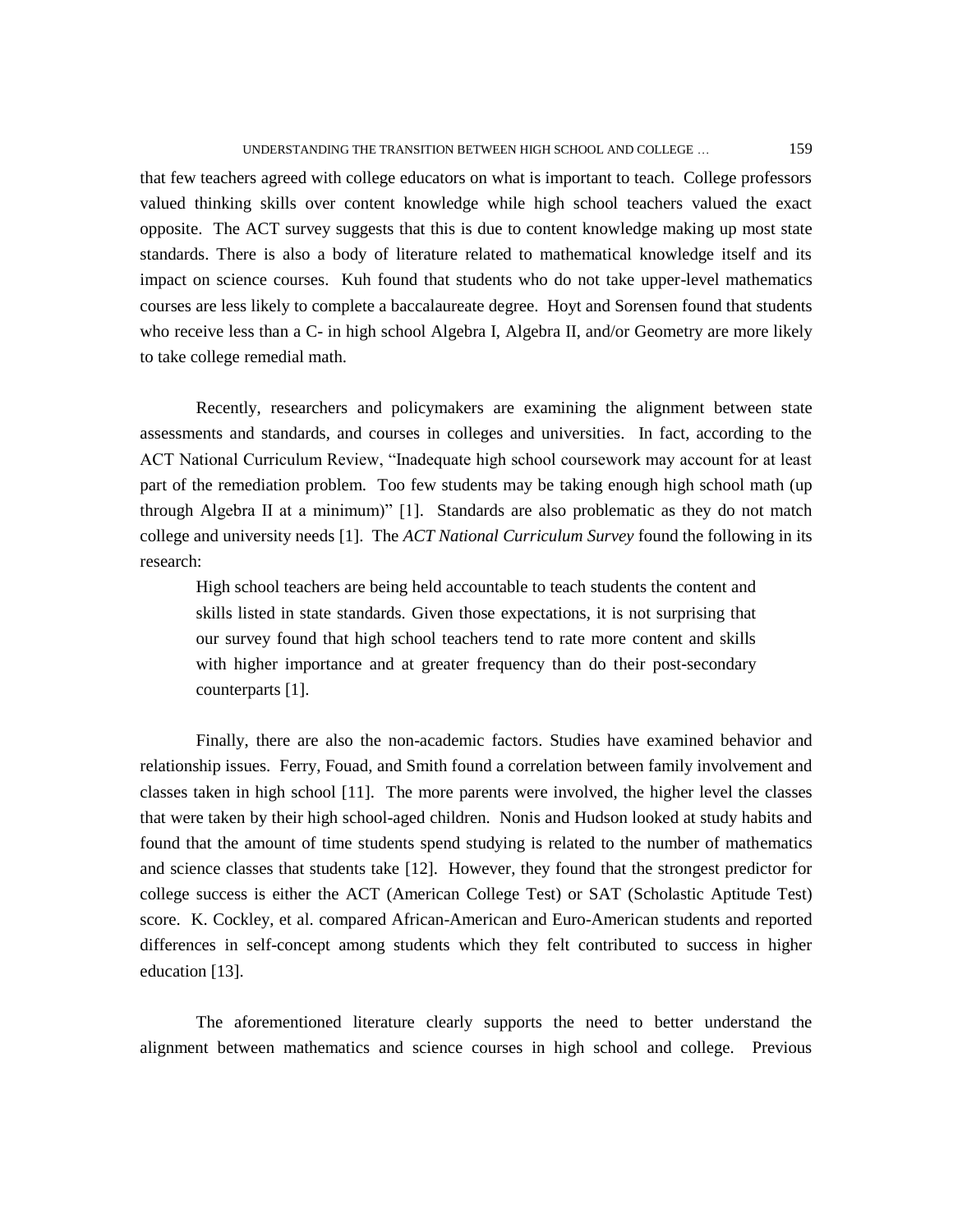research in this area has primarily examined the relationship between high school course-taking and post-secondary enrollment and performance on standardized test scores or high school grades on college grades [14-17]. Consequently, additional research is needed to understand the link between high school course-taking and academic performance in college. Accordingly, the goal of this study was to explicitly assess the value of high school course-taking on student performance in freshmen-level mathematics and science courses (i.e., general biology, general chemistry, college algebra, and physics). More specifically, the purpose of this study was to address two central questions. First, how well do standardized test scores predict students' performance in freshmen-level mathematics and science courses? Secondly, what is the contribution of high school course-taking to academic performance in college after controlling for students' standardized test scores? Moreover, a significant relationship between high school and college courses provides evidence for alignment between secondary and post-secondary education.

The following discussion is divided into three sections. The first section discusses the sample, variables, and statistical model used to assess the research questions. The second section presents results from a nonparametric regression and discusses the results in relation to the research questions. The last section discusses the implications of the results and provides concluding remarks.

#### **Methods**

Sample—Students for this study attended a public, urban university in the Rocky Mountain region. For purposes of this study, data were collected on students who completed one of four mathematics or science courses, namely general biology, general chemistry, college algebra, and physics, between Fall 2005 and Spring 2008. The study examined data from a total of 2,108 students (i.e., 878 students in general biology, 499 in general chemistry, 482 in college algebra, and 249 in physics).

Variables—Table 1 presents descriptive statistics for the variables of interest. Specifically, the dependent variable, course grade, was a twelve-point scale ranging from zero to eleven to represent letter grades on a +/- scale; e.g., 11 represents an A, 10 is an A-, 9 a B+, 8 a B, etc. Table 1 shows that the average course grades ranged between a C and C+ in Biology (e.g., a mean of 5.6) to a B- in Physics (e.g., a mean of 7.3). We also examined the relationship between students' standardized test scores (as indicated by ACT Mathematics and Science sub-test scores) and credits earned with course performance. In particular, credits earned was an important control variable to account for the fact that students differ in exposure to college classrooms. In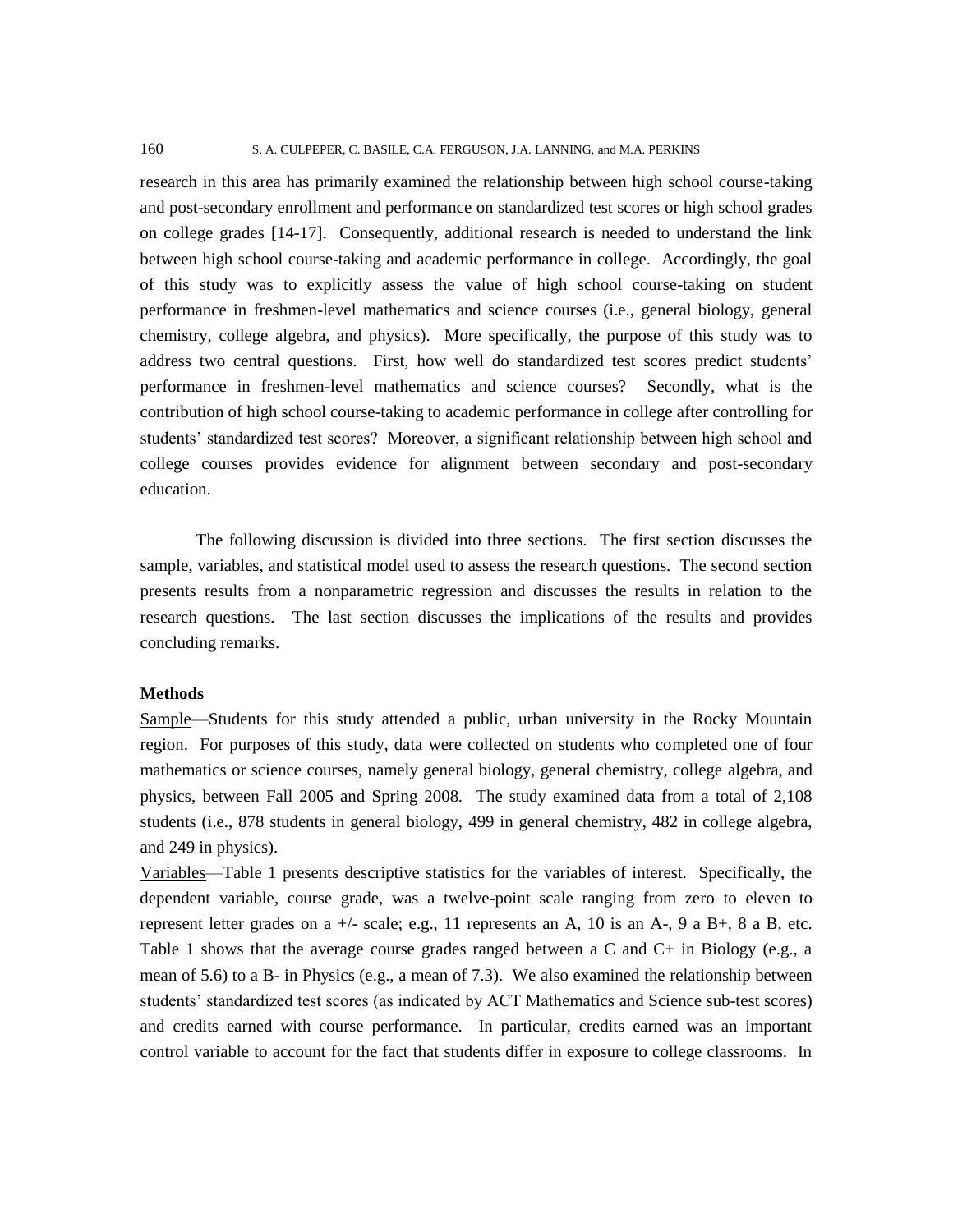fact, the average student completed biology ( $M = 37.1$ ,  $SD = 32.2$ ), chemistry ( $M = 55.0$ ,  $SD = 10^{-10}$ 34.0), and college algebra ( $M = 32.5$ ,  $SD = 29.8$ ) as sophomores whereas students who completed physics tended to be juniors ( $M = 76.7$ ,  $SD = 35.4$ ).

| <b>Summary of Academic Performance, High School Course Credits, and</b> |                  |      |                  |      |                  |      |                  |      |
|-------------------------------------------------------------------------|------------------|------|------------------|------|------------------|------|------------------|------|
| <b>Demographics by Course</b>                                           |                  |      |                  |      |                  |      |                  |      |
|                                                                         | General          |      | General          |      | College          |      |                  |      |
|                                                                         | <b>Biology</b>   |      | Chemistry        |      | Algebra          |      | Physics          |      |
|                                                                         | $(n = 878)$      |      | $(n = 499)$      |      | $(n = 482)$      |      | $(n = 249)$      |      |
| Variable                                                                | $\boldsymbol{M}$ | SD   | $\boldsymbol{M}$ | SD   | $\boldsymbol{M}$ | SD   | $\boldsymbol{M}$ | SD   |
| Course Grade <sup>a</sup>                                               | 5.6              | 4.0  | 6.3              | 3.5  | 6.0              | 3.6  | 7.3              | 3.6  |
| <b>ACT Math</b>                                                         | 21.4             | 4.3  | 22.1             | 4.1  | 22.2             | 3.5  | 22.6             | 3.9  |
| <b>ACT</b> Science                                                      | 21.8             | 3.7  | 22.4             | 3.9  | 22.5             | 3.5  | 22.6             | 3.8  |
| <b>Credits Earned</b>                                                   | 37.1             | 32.2 | 55.0             | 34.0 | 32.5             | 29.8 | 76.7             | 35.4 |
| High School Course Credits <sup>b</sup>                                 |                  |      |                  |      |                  |      |                  |      |
| Algebra                                                                 | 1.68             | 0.73 | 1.63             | 0.73 | 1.74             | 0.68 | 1.54             | 0.73 |
| <b>Biology</b>                                                          | 1.52             | 0.71 | 1.55             | 0.77 | 1.39             | 0.69 | 1.49             | 0.74 |
| Calculus                                                                | 0.19             | 0.40 | 0.23             | 0.44 | 0.09             | 0.28 | 0.29             | 0.50 |
| Chemistry                                                               | 1.05             | 0.52 | 1.10             | 0.53 | 0.98             | 0.50 | 1.05             | 0.51 |
| Geometry                                                                | 0.90             | 0.43 | 0.88             | 0.43 | 0.90             | 0.40 | 0.87             | 0.45 |
| Physics                                                                 | 0.61             | 0.62 | 0.68             | 0.62 | 0.62             | 0.61 | 0.72             | 0.64 |
| Precalculus                                                             | 0.31             | 0.44 | 0.34             | 0.44 | 0.29             | 0.42 | 0.37             | 0.46 |
| Trigonometry                                                            | 0.26             | 0.32 | 0.29             | 0.33 | 0.26             | 0.32 | 0.30             | 0.34 |
| Demographics <sup><math>c</math></sup>                                  |                  |      |                  |      |                  |      |                  |      |
| Female                                                                  | 0.69             | 0.46 | 0.67             | 0.47 | 0.62             | 0.48 | 0.60             | 0.49 |
| Asian/Pacific Islander                                                  | 0.22             | 0.42 | 0.24             | 0.43 | 0.18             | 0.38 | 0.26             | 0.44 |
| African-American                                                        | 0.07             | 0.26 | 0.05             | 0.22 | 0.05             | 0.22 | 0.05             | 0.22 |
| Hispanic                                                                | 0.16             | 0.36 | 0.11             | 0.31 | 0.14             | 0.34 | 0.09             | 0.29 |

**TABLE 1 Summary of Academic Performance, High School Course Credits, and** 

*Note*.  $M =$  Average,  $SD =$  standard deviation.

<sup>a</sup>Course grade is a 12-point scale ranging from 0 to 11where 0 is an F, 1 is a D, 10 is A-, and 11 is an A. <sup>*b*</sup>High school courses credits are taken from students' transcripts and represent the number of years. *<sup>c</sup>*Demographic variables are coded using zeros and ones, so that statistics represent percentages.

The primary variables of interest were students' completed mathematics and science high school course credits reflecting the goal that was to assess whether standards were congruent with academic expectations within University of Colorado Denver (UCD) classrooms. Table 1 presents the average number of course credits students completed in Algebra, Biology, Calculus, Chemistry, Geometry, Physics, Precalculus, and Trigonometry. For example, students in general biology completed nearly one and a half years of high school biology and students in general chemistry completed approximately one year of chemistry in high school. If students finished a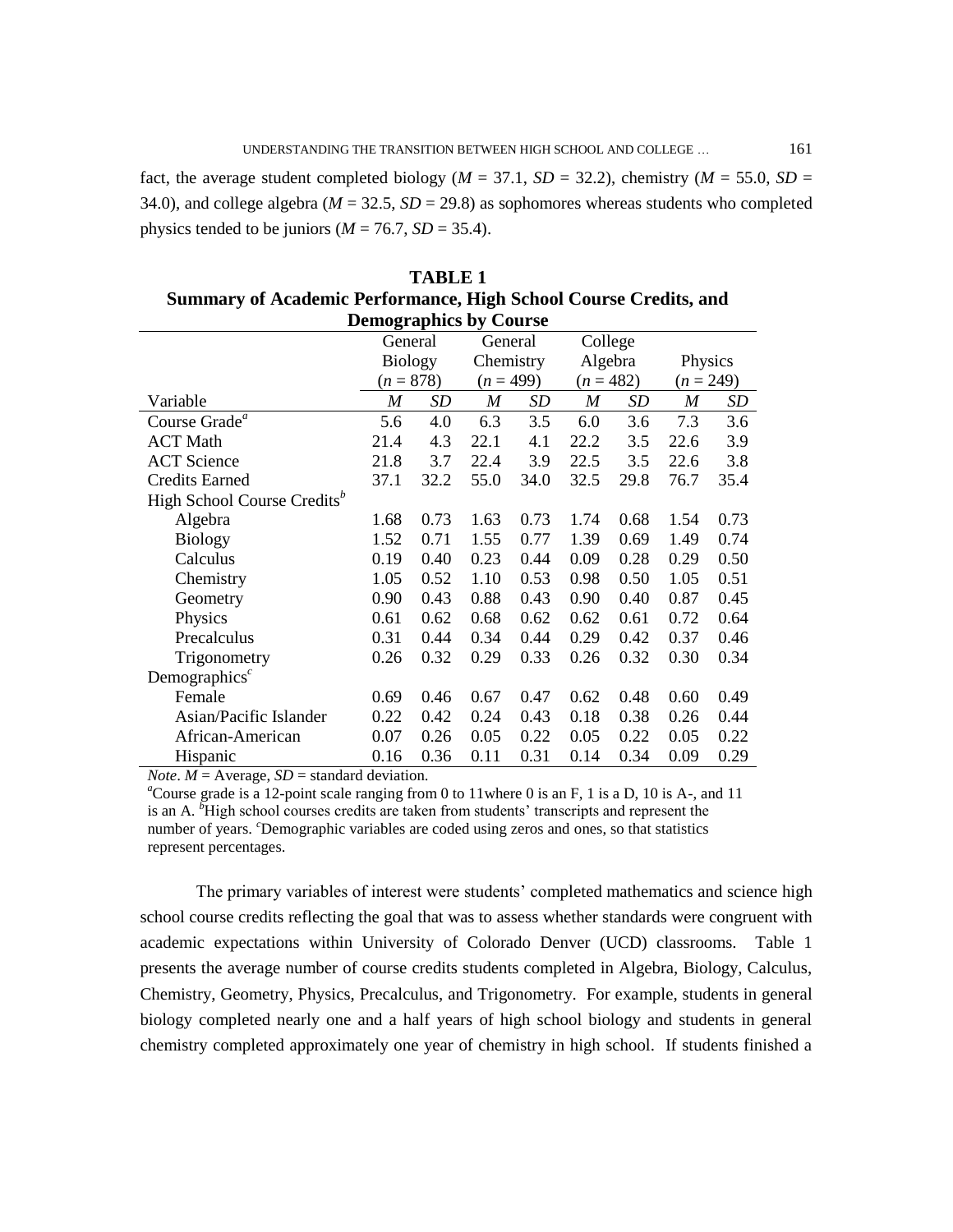162 S. A. CULPEPER, C. BASILE, C.A. FERGUSON, J.A. LANNING, and M.A. PERKINS

high school course, it was assumed that they received a D or higher in that course. This study examined courses taken, not performance in such courses, because specific high school course grades were unavailable. Nevertheless, if a student passed a course, according to the state, the student met the standards at a minimum level or higher and we assume the student possessed at least minimum skills.

The bottom portion of Table 1 summarizes the gender and race/ethnicity of the sample by course. Moreover, gender and race were quantified using reference coding. For example, the female variable equaled one for females and zero for males, Asian/Pacific Islander (API) equaled one for Asian/Pacific Islander students and zero otherwise, African-Americans (AFA) equaled one for African-American students and zero otherwise, and Hispanics equaled one for Hispanic students and zero otherwise. Note that White students were the reference group for the race/ethnicity comparisons. Table 1 shows that females consisted of nearly 60% of the students within each class and non-Whites comprised roughly 40% within each class.

Statistical Model—The dependent variable of interest, course grades, was an ordinal measure of course performance that was inherently non-normally distributed. Typically, the use of coarse measures, such as course grade, can result in attenuated, or smaller effects; however, some research suggests that coarse measures are less problematic when the variable has ten or more scale points [18]. Recall that course grades used in this study had twelve scale points.

Given the non-normal nature of course grades, a nonparametric regression technique was employed; specifically, a mixed-rank nonparametric regression model developed by Puri and Sen, for estimating and testing the relationship between each variable and course grades [19]. The Puri and Sen method allows researchers either to rank transform the predictors and dependent variable or simply to use the original variables. In this study, course grades were studied on the metrics defined in the previous section and the predictors were included into the model with their original metrics. Additionally, the relationship between each predictor and the dependent variable can be tested for statistical significance by computing the Puri and Sen test statistic, , where  $\Delta R_p^2$  is the change in  $R^2$  associated with adding variable *p* to the model. The mixed-rank method considers testing multiple coefficients as multiple tests, so it is appropriate to use a Bonferroni adjustment to control the family-wise type I error rate. In this study, the family-wise type I error was set at a 5% level (i.e.,  $\alpha = 0.05$ ), so each  $PS_p$  was compared with a test statistic from the  $\chi^2$  with one degree of freedom denoted as  $\Lambda$ <sup>1- $\frac{\ln 3}{\sqrt{P}}$ ,1 where</sup>

*P* is the number of variables in the model.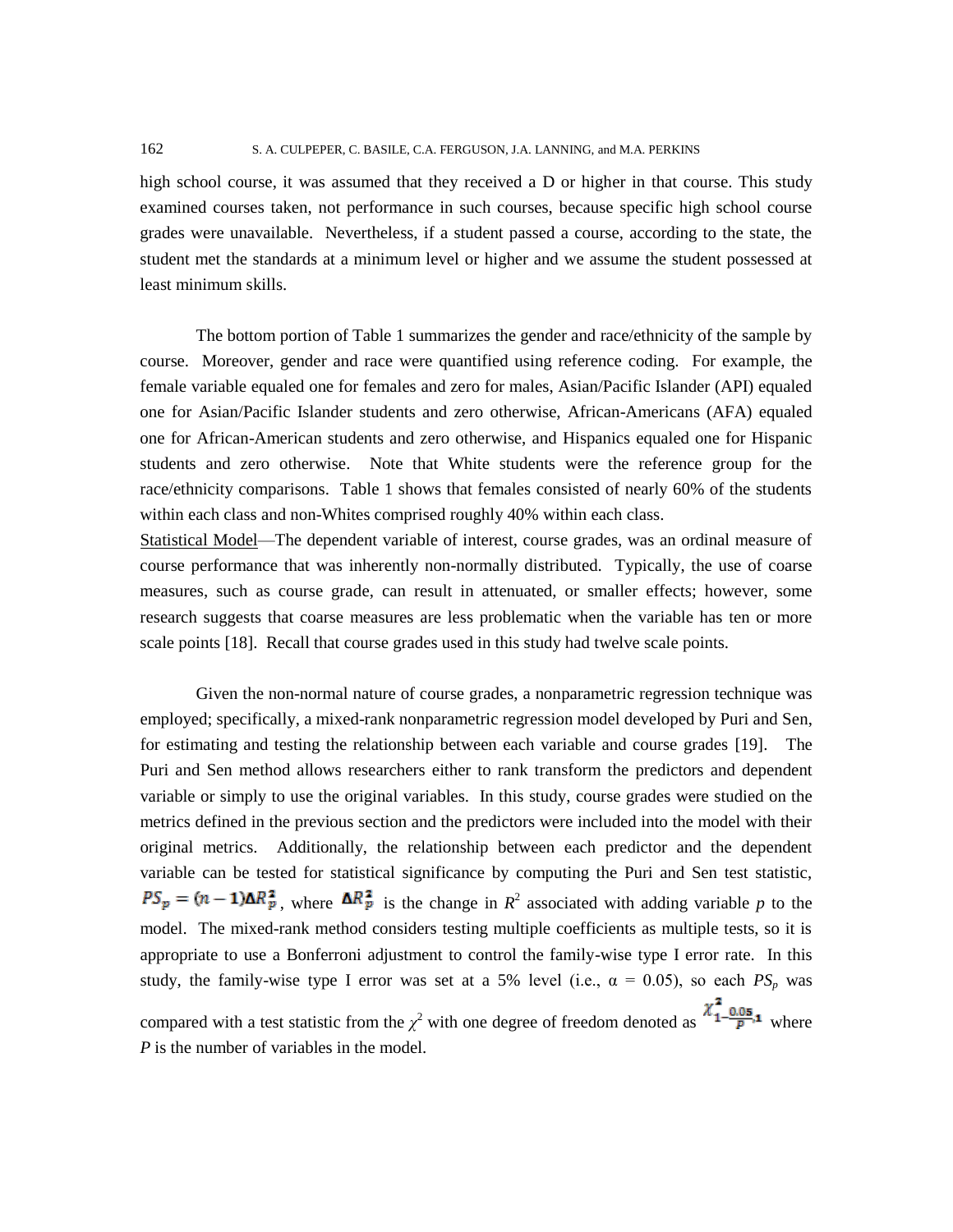### **Results**

 Table 2 summarizes the results of the nonparametric regression models for the four classes. The following section discusses statistically significant relationships and presents estimates and statistical significance levels in parentheses. It is important to note that no variables significantly related to performance in physics, so results for physics are not discussed. One explanation for the absence of any significant relationships for physics could be that students who completed physics tended to be upper-level students who had enough distance from high school that pre-collegiate factors did not significantly differentiate performance levels. Consequently, it is possible that the physics results could differ in samples that consist mostly of freshman and sophomore students and future research should explore the extent to which precollegiate academic preparation (i.e., test scores and coursework) predicts performance in college physics for freshman and sophomore students. Additionally, there was no evidence that demographic characteristics significantly contributed to predicting course performance beyond academic variables. Consequently, the models discussed in this section did not include gender or race/ethnicity in the models. Overall, the models accounted for 19.2%, 20.7%, and 10.6% of the total student variation in course performance in general biology, general chemistry, and college algebra, respectively.

| Summary or Course Graue Regression Models |                 |                 |       |                   |        |      |                  |       |       |                 |      |      |
|-------------------------------------------|-----------------|-----------------|-------|-------------------|--------|------|------------------|-------|-------|-----------------|------|------|
|                                           | General Biology |                 |       | General Chemistry |        |      | College Algebra  |       |       | Physics         |      |      |
|                                           |                 | $(R^2 = 0.192)$ |       | $(R^2 = 0.207)$   |        |      | $(R^2 = 0.106)$  |       |       | $(R^2 = 0.138)$ |      |      |
|                                           | <b>EST</b>      | PS              | Sig.  | <b>EST</b>        | PS     | Sig. | <b>EST</b>       | PS    | Sig.  | <b>EST</b>      | PS   | Sig. |
| <b>ACT Math</b>                           | 0.19            | 16.66           | $***$ | 0.33              | 29.29  | ***  | 0.21             | 11.39 | $***$ | 0.12            | 1.70 |      |
| <b>ACT</b> Science                        | 0.08            | 2.24            |       | $-0.01$           | 0.02   |      | $-0.07$          | 1.34  |       | $-0.02$         | 0.03 |      |
| <b>Total Credit</b>                       |                 |                 |       |                   |        |      |                  |       |       |                 |      |      |
| Hours                                     | 0.04            | 28.59           | ***   | 0.02              | 9.36   | *    | 0.02             | 5.26  |       | 0.02            | 3.04 |      |
| <b>High School</b>                        |                 |                 |       |                   |        |      |                  |       |       |                 |      |      |
| <b>Course Credits</b>                     |                 |                 |       |                   |        |      |                  |       |       |                 |      |      |
| Algebra                                   | $-0.14$         | 0.44            |       | $-0.03$           | 0.01   |      | 0.46             | 2.80  |       | $-0.41$         | 1.14 |      |
| <b>Biology</b>                            | 0.26            | 1.81            |       | $-0.27$           | 1.63   |      | $-0.09$          | 0.15  |       | 0.53            | 2.43 |      |
| Calculus                                  | 1.03            | 8.44            | ∗     | 0.10              | 0.07   |      | 1.46             | 5.40  |       | 0.57            | 1.07 |      |
| Chemistry                                 | 0.38            | 2.04            |       | 1.01              | 10.98  | *    | 0.55             | 2.72  |       | 0.37            | 0.44 |      |
| Geometry                                  | 0.13            | 0.14            |       | 0.25              | 0.37   |      | $-0.86$          | 4.07  |       | 0.85            | 1.83 |      |
| Physics                                   | $-0.13$         | 0.34            |       | $-0.22$           | 0.62   |      | 0.02             | 0.01  |       | 0.78            | 3.71 |      |
| Precalculus                               | 0.21            | 0.41            |       | 0.96              | 6.44   |      | 0.78             | 3.66  |       | 0.61            | 1.13 |      |
| Trigonometry                              | 0.81            | 3.59            |       | 0.71              | 1.93   |      | 1.51             | 8.31  | *     | 1.40            | 3.11 |      |
|                                           |                 |                 |       |                   | $\sim$ |      | . <del>. .</del> |       |       |                 |      |      |

**TABLE 2 Summary of Course Grade Regression Models**

*Note. PS* denotes the Puri and Sen test statistic where  $PS_p = (n - 1)\Delta R_p^2$  for variable *p*. There was no evidence of course grade differences by demographic characteristics (e.g., gender and race/ethnicity) after controlling for academic variables.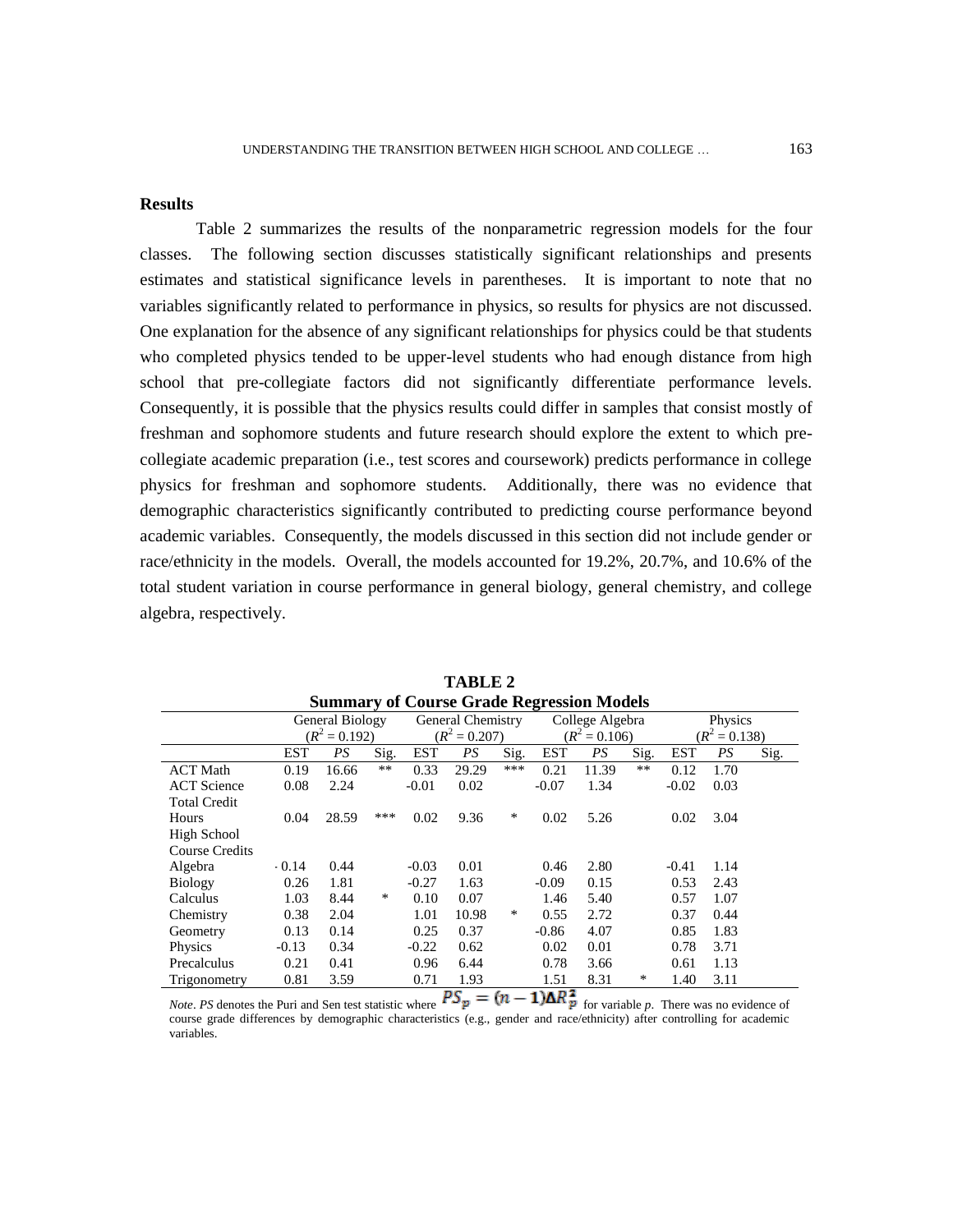Table 2 shows that several variables significantly related to performance in general biology. Specifically, ACT Math scores ( $b = 0.19$ ;  $p < 0.01$ ), total credits earned ( $b = 0.04$ ;  $p <$ 0.001), and high school calculus credits completed ( $b = 1.03$ ;  $p < 0.05$ ) positively related to grades in general biology. For instance, after controlling for the other variables in the model, a five-point difference in ACT Math Scores corresponded to nearly a one grade-level difference in biology (e.g.,  $0.19 \cdot 5 = 0.95$  or about a one-point change in course grade). Additionally, completing thirty semester credit hours (which is equivalent to transitioning from a freshman to a sophomore) prior to taking general biology was associated with approximately a 1.17 point difference in students' course grade level. Stated differently, we would expect a sophomore to earn, on average, one grade level higher than a freshman, a junior to earn, on average, one grade level higher than a sophomore, etc. High school calculus also impacted performance in general biology. In fact, students who completed one year of high school calculus tended to perform one grade level higher than their peers who had no calculus in high school.

Table 2 shows that the findings for general chemistry were similar to those for general biology. Specifically, ACT Math ( $b = 0.33$ ;  $p < 0.001$ ) and total credits earned ( $b = 0.02$ ;  $p <$ 0.05) related to course grades. Interestingly, ACT Math scores were more related to performance in general chemistry than in general biology and total credits earned were less influential on general chemistry course grades. For example, a five-point difference in ACT Math scores was associated with a 1.65 grade-level difference in chemistry and completing thirty college credit hours was only associated with two-thirds of a difference in chemistry grades. The chemistry findings differed from general biology in another significant way because students who completed chemistry in high school ( $b = 1.01$ ;  $p < 0.05$ ) tended to perform better in general chemistry. That is, students who completed a year of chemistry with a lab in high school tended to earn a grade level higher than students who had no lab-based chemistry in high school.

The third column of Table 2 presents findings for college algebra. In fact, only two variables related to performance in college algebra: ACT Math scores ( $b = 0.21$ ;  $p < 0.01$ ) and high school credits completed in high school trigonometry ( $b = 1.51$ ;  $p < 0.001$ ). Again, a fivepoint difference in ACT Math scores related to a grade-level difference in course performance similar to general biology. The findings for college algebra also demonstrate the strongest relationship with high school course credits. Specifically, students who completed a year of trigonometry tended to achieve grades 1.5 grade levels higher than their peers with no trigonometry. Recall that Table 1 shows the average grade in college algebra was 6.0, or roughly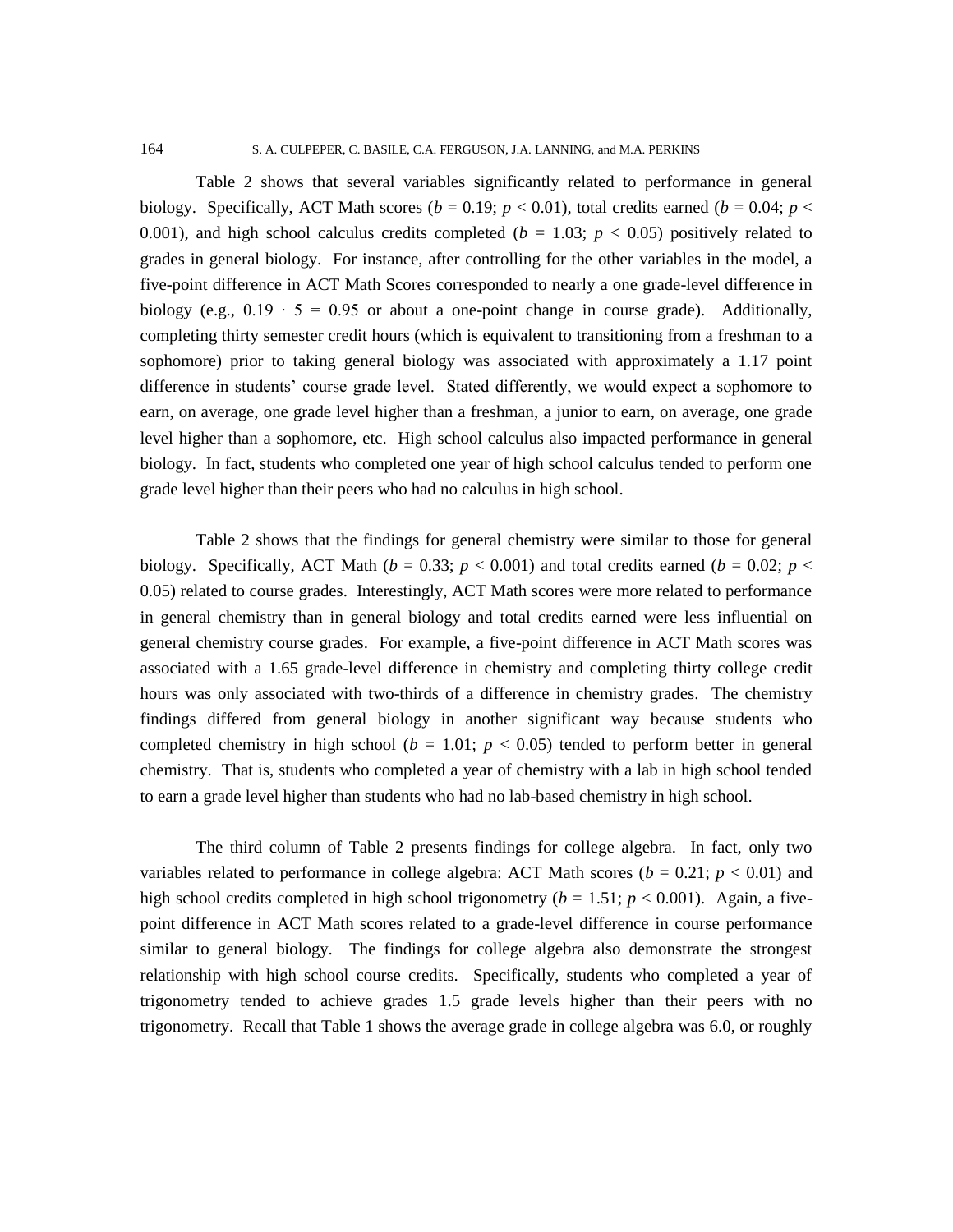a C+. Consequently, one way to think about the impact of completing a year of trigonometry is that students with high school trigonometry tended to earn approximately a B- to a B, on average.

#### **Discussion**

 High school course selection significantly predicted outcomes in gateway mathematics and math classes, which suggests several considerations for policymakers and education communities. Specifically, this study supports the need to further examine required coursework and would suggest the following recommendations.

First, high schools should better align mathematics and science courses with postsecondary courses to increase the skill level of all students and improve the likelihood of student success in college mathematics and science courses. Second, this research indicates a significant relationship between higher-level mathematics courses and college success. Specifically, high school calculus correlated with higher success in biology, and high school trigonometry correlated with high success in college algebra. These findings not only support the need for sufficient mathematics preparation in high school, but it supports the need to identify college bound students early (in middle school) and to encourage them to take higher-level mathematics courses the last two years of high school.

Finally, success in high school chemistry positively related to success in college chemistry. Many students are not required to take chemistry, only three years of science with a variety of selection around which courses to enroll. Our findings suggest that all high school students who are planning on careers in the sciences, which require success in general college chemistry, should complete a lab-based high school chemistry course. Additionally, the significant relationship between high school chemistry and general chemistry in college suggests that high school and college chemistry courses were more aligned than the other science disciplines studied. That is, students who successfully completed a lab-based course in high school tended to earn better grades in college chemistry. A similar finding was identified for college algebra. Future research should study the alignment between high school and college courses in chemistry and mathematics to learn about best practices to transfer to other disciplines, such as biology and physics.

In conclusion, this study suggests that high school course selection improves college academic success in some disciplines. More research is needed to understand reasons as to why chemistry and college algebra exhibited greater alignment with high school courses.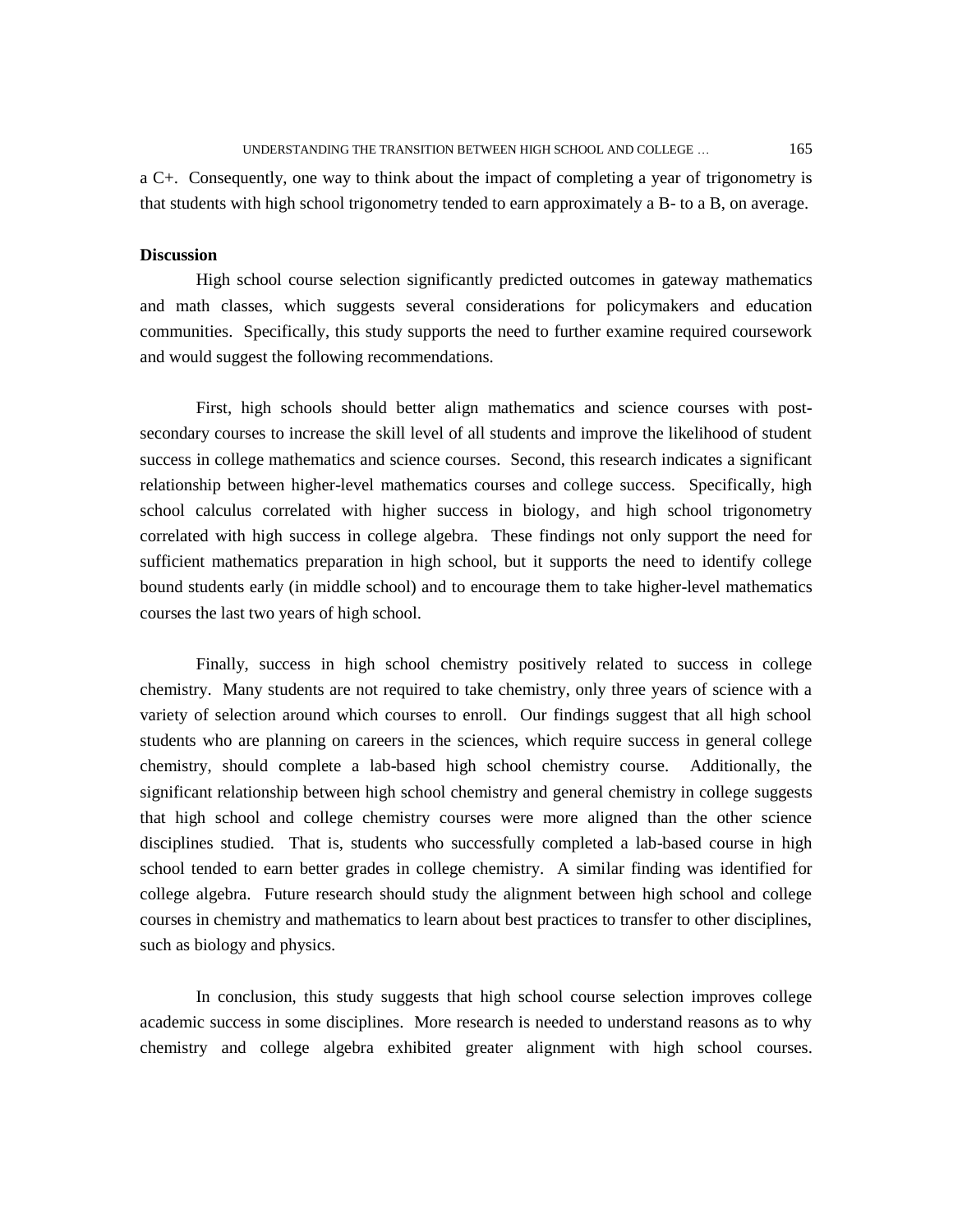166 S. A. CULPEPER, C. BASILE, C.A. FERGUSON, J.A. LANNING, and M.A. PERKINS

Additionally, future researchers should examine the alignment between high school and college mathematics and science courses at the state and national levels in an effort to develop effective policies.

## **References**

| $[1]$    | ACT National Curriculum Survey: 2005-2006, American College Test, Iowa City, IA, 2007.                                                                                                                                                            |
|----------|---------------------------------------------------------------------------------------------------------------------------------------------------------------------------------------------------------------------------------------------------|
| $[2]$    | G. Kuh, "What Student Engagement Data Tell Us about College Readiness," Peer Review, 9 (2007)<br>$4 - 8.$                                                                                                                                         |
| $[3]$    | J.E. Hoyt and C.T. Sorensen, "High School Preparation, Placement Testing, and College<br>Remediation," Journal of Developmental Education, 25 (2001) 26-33.                                                                                       |
| $[4]$    | W. Gonzalez-Espada and R. Napoleoni-Milan, "The High-School-to-College Transition in Science,"<br>in J. Mintzes and W. Leonard (eds.), Handbook of College Science Teaching, National Science<br>Teachers Association Press, Arlington, VA, 2006. |
| $[5]$    | D. Conley, College Knowledge: What It Really Takes for Students to Succeed and What We Can Do<br>to Get Them Ready, Jossey-Bass, San Francisco, CA, 2006.                                                                                         |
| [6]      | S.P. Choy, et al., "Transition to College: What Helps At-Risk Students and Students Whose Parents<br>Did Not Attend College," New Directions for Institutional Research, 27(3) (2000) 45-63.                                                      |
| $[7]$    | D.L. Saxon and D.D. Lennex, College Level Biology Aligned to High School and Middle School<br>Curriculum, Kentucky State Legislature, Frankfort, KY, 2008.                                                                                        |
| [8]      | National Center for Education Statistics website, Internet: http://nces.ed.gov/.                                                                                                                                                                  |
| $[9]$    | R.H. Tai, P.M. Sadler, and J.F. Loehr, "Factors Influencing Success in Introductory College<br>Chemistry," Journal of Research in Science Teaching, 42 (2005) 987-1012.                                                                           |
| $[10]$   | R.S. Brown and D.T. Conley, "Comparing State High School Assessments to Standards for Success<br>in Entry-Level University Courses," Educational Assessment, 12 (2007) 137-160.                                                                   |
| $[11]$ . | T. Ferry, N.A. Fouad, and P.L. Smith, "The Role of Family Context in a Social Cognitive Model for<br>Career-Related Choice Behavior: A Math and Science Perspective," Journal of Vocational Behavior,<br>57 (2000) 348-364.                       |
| $[12]$   | S.A. Nonis and G.I. Hudson, "Academic Performance of College Students: Influence of Time Spent<br>Studying and Working," Journal of Education for Business, 81 (2006) 151-159.                                                                    |
|          |                                                                                                                                                                                                                                                   |